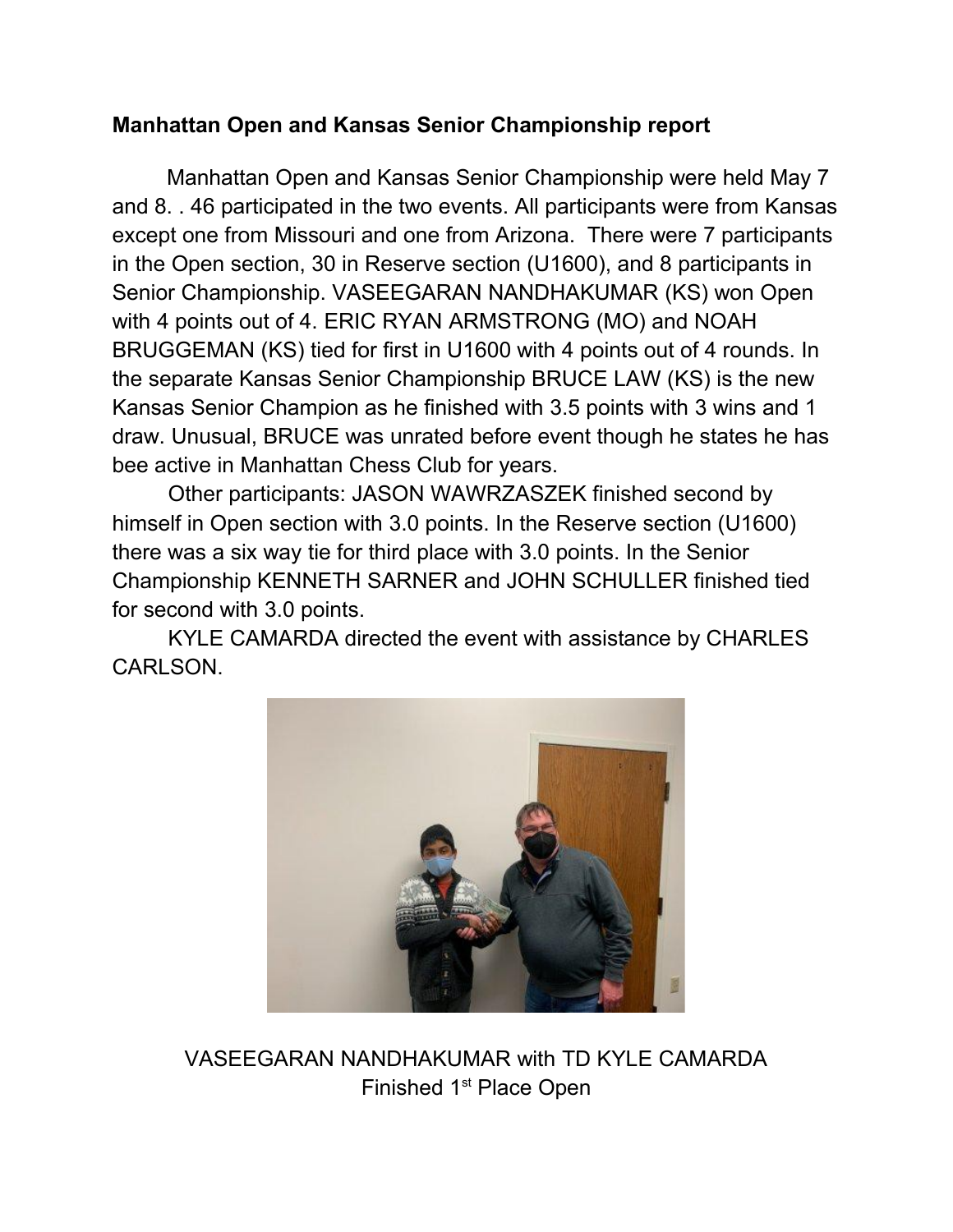

NOAH BRUGGEMAN with TD KYLE CAMARDA Finished tied for 1<sup>st</sup> place Reserve (U1600)



ERIC RYAN ARMSTRONG with TD KYLE CAMARDA Finished tied for 1<sup>st</sup> place Reserve (U1600)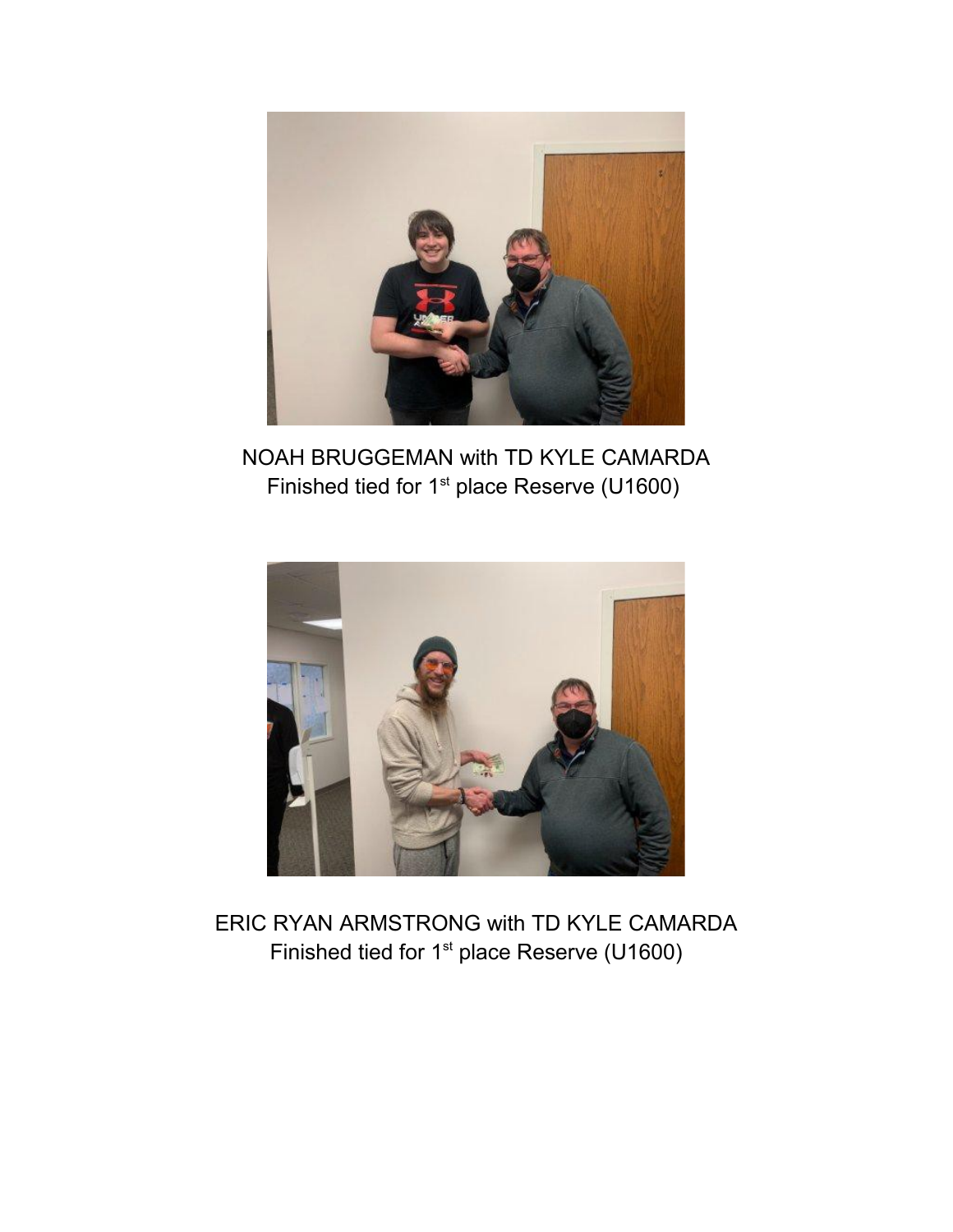

BRUCE LAW with TD KYLE CAMARDA Finished 1st place in Kansas Senior Championship



Riley County Seniors Services Center meeting room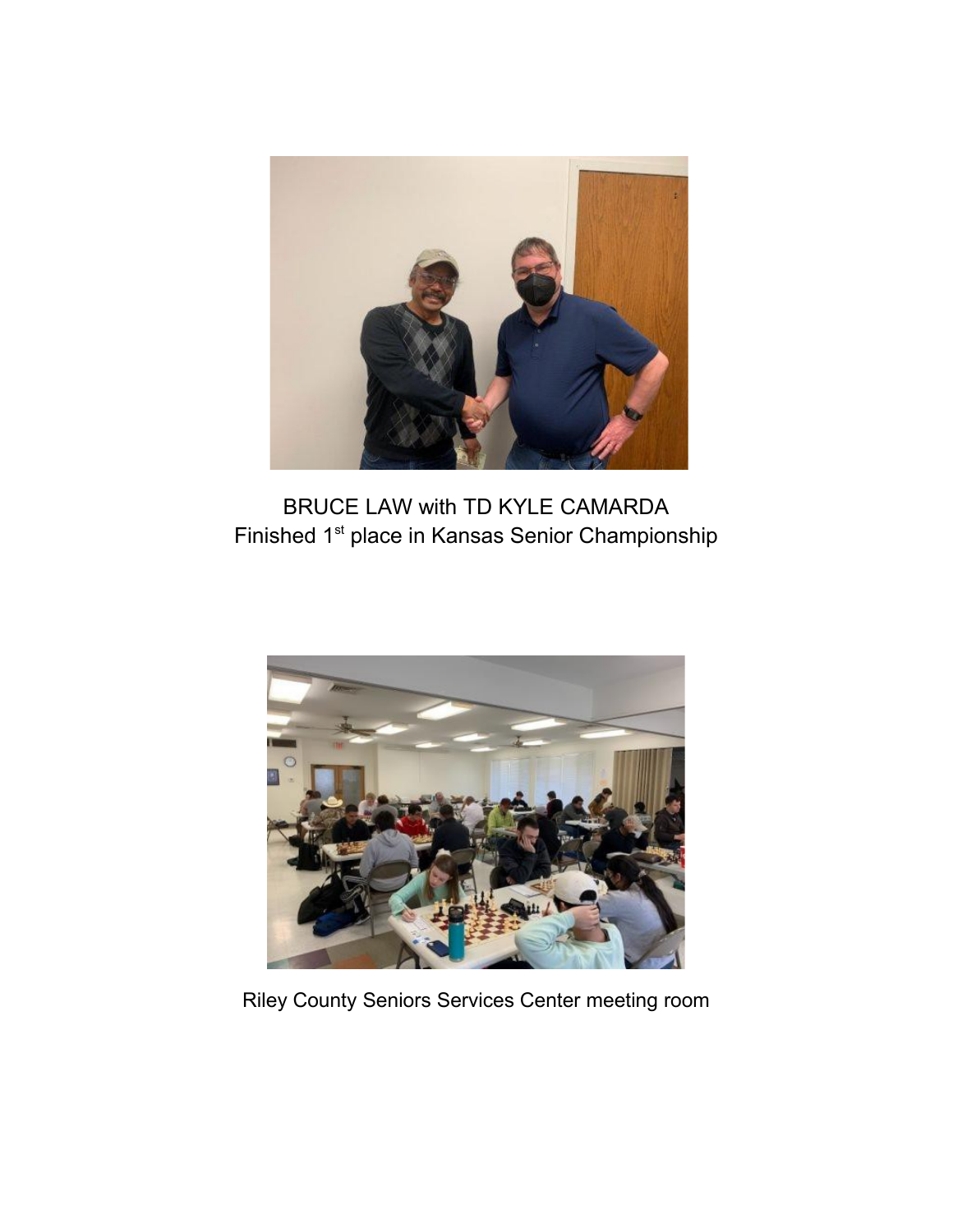

Standing- tourney director Kyle Camarda Sitting- assistant tourney director Charles Carlson



Unknown chess players

**PHOTOS FROM TOURNEY** –Click on this link [https://photos.app.goo.gl/vpU2MmxM5ZA8eixJ7](https://nam12.safelinks.protection.outlook.com/?url=https%3A%2F%2Fphotos.app.goo.gl%2FvpU2MmxM5ZA8eixJ7&data=05%7C01%7C%7C5c21bd0a4dc1479e56ae08da32ca87c3%7C84df9e7fe9f640afb435aaaaaaaaaaaa%7C1%7C0%7C637878142695199808%7CUnknown%7CTWFpbGZsb3d8eyJWIjoiMC4wLjAwMDAiLCJQIjoiV2luMzIiLCJBTiI6Ik1haWwiLCJXVCI6Mn0%3D%7C3000%7C%7C%7C&sdata=Hj659xbJbV3cseWIFsVjXdhfx4VmxfZHM9tVTYbMgXs%3D&reserved=0)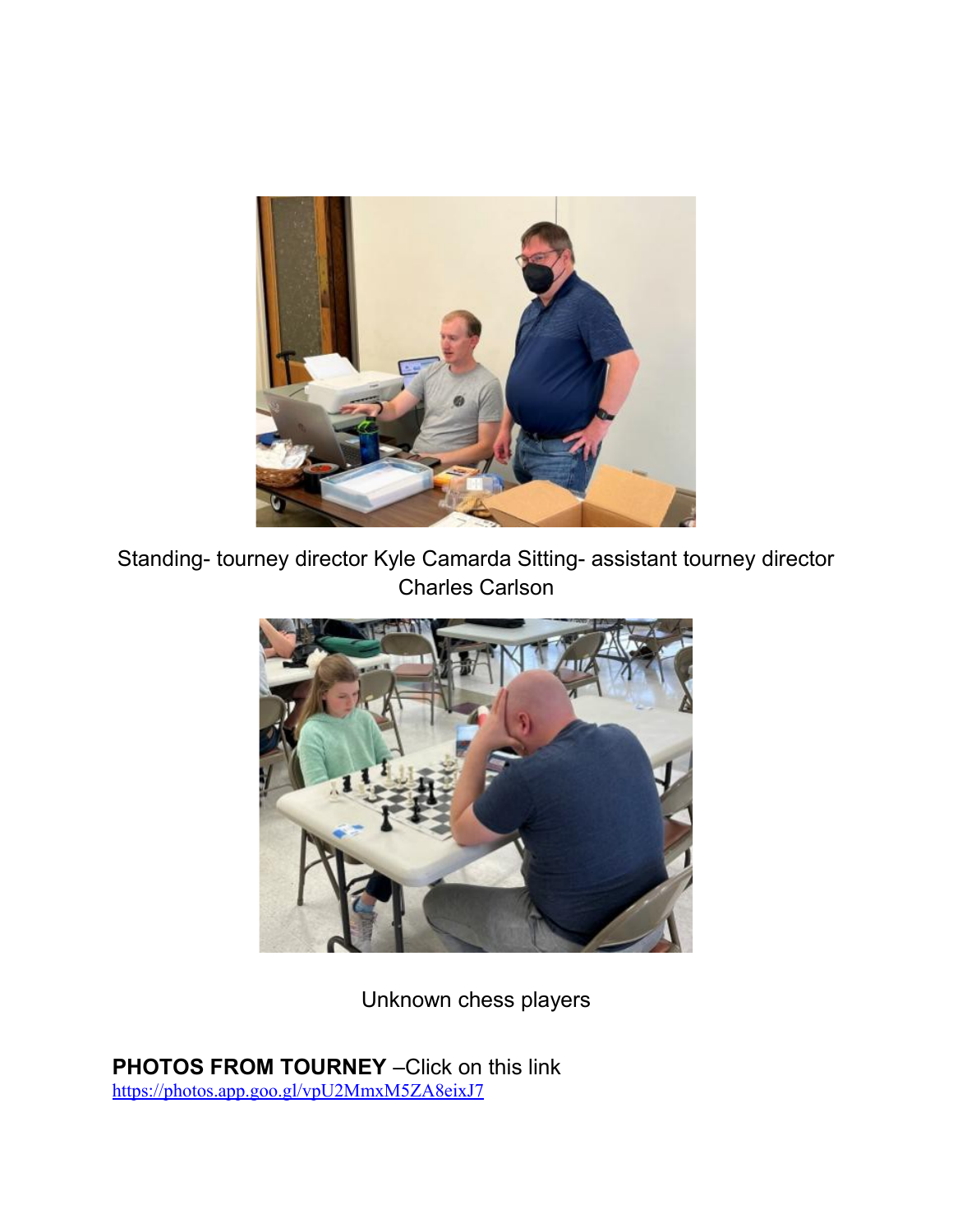## **Cross tables Manhattan Open May 7 and 8 OPEN SECTION**

| Pair   Player Name<br>  USCF ID / Rtg (Pre->Post)<br>Num                          | Total Round Round Round Round <br>  Pts   1   2   3 |                   |              | 4       |                |
|-----------------------------------------------------------------------------------|-----------------------------------------------------|-------------------|--------------|---------|----------------|
| VASEEGARAN NANDHAKUMAR<br>$\mathbf{1}$<br>15816768 / R: 2088 ->2108<br>$KS$       | 14.0<br>IN:1                                        | $1W$ 41W 21W 51W  |              |         | 61             |
| MR. JASON JOHN WAWRZASZEK<br><sup>2</sup><br>$12685755 / R$ : 2048 ->2045<br>$KS$ | 3.0<br>IN:2                                         | $ W \t6 L \t1 W$  |              | 3 W     | 5 <sub>1</sub> |
| MATTHEW SAMICH<br>3<br>15692130 / R: 1466 ->1487<br>$KS$                          | 12.0<br> L 5 B                                      |                   | $\mathbf{L}$ | 2 I W   | 7 <sub>1</sub> |
| JOHN M DRIPPE<br>4  <br>17076527 / R: 1941<br>$-21905$<br>$KS$                    | $ 1.5 $ $ $ $1 $ $1 $ $5 $ $1$                      |                   |              | 6 B     |                |
| 5<br>NATHAN PERRY<br>15767731 / R: 1766 ->1768<br>KS I                            | 11.5<br>IN:3                                        | $ W $ 3   D 4   L |              | $1$   L | 21             |
| AUGUSTUS LEE RAMIREZ<br>6<br>$16955122 / R$ : 1649 ->1669<br>KS 1                 | $1.5$ $L$ $2/D$<br> N:3                             |                   | 7   W        | 4 L     | 1 <sub>1</sub> |
| COLBY STUCKMAN<br>7.<br>$-21596$<br>12816559 / R: 1619<br>GA                      | 11.0<br>IH.                                         | ID                | 6 U          | ΙL.     | 31             |

## **RESERVE SECTION (U1600) Manhattan Open**

| Pair   Player Name<br>USCF ID / Rtg (Pre->Post)<br>Num               | Total   Round   Round   Round   Round  <br>$1 \quad 2 \quad 1$<br>l Pts I<br>3<br>4 |                |
|----------------------------------------------------------------------|-------------------------------------------------------------------------------------|----------------|
| ERIC RYAN ARMSTRONG<br>$12704131 / R: 1475 - 1524$<br>MO             | 30 I W 13 I W<br>$\overline{3}$<br>14.0<br>6 I W<br>l W<br>IN:4                     |                |
| NOAH BRUGGEMAN<br>2<br>$15732892 / R$ : 1309 ->1445<br>KS            | 18   W<br>14.0<br>4 I W<br>10 I W<br>l W<br> N:3                                    | 9 <sub>1</sub> |
| 3<br>SAMUEL MEHLHAFF<br>30586735 / R: Unrated->1500P4<br>KS          | 13.0<br>23   W<br>7 I W<br>51L<br>l W<br>11<br>IN:4                                 |                |
| JOHNATHON<br>TORRES<br>4<br>30456795 / R: Unrated->1380P9<br>$KS$    | 13.0<br>2   W<br>12 I W<br>ΙL<br>17 I W<br>131                                      |                |
| RIDHI VARMA DANDUPROLU<br>5<br>$16433343 / R$ : 1356 ->1374<br>AZ    | $12 W$ $15 L$<br>13.0<br>l M<br>3 W<br>111                                          |                |
| NATASHA MUHAMETZYANOVA<br>6<br>30582804 / R: Unrated->1296P4<br>ΚS   | 20   L<br>13.0<br>151<br>16 I W<br>l W<br>1   W                                     |                |
| TIMOTHY JAMES LOEWEN<br>7<br>$-21223$<br>ΚS<br>16765961 / R:<br>1212 | 13.0<br>$14$   L<br>3 I W<br>19 I W<br>18 <sub>1</sub><br>l M                       |                |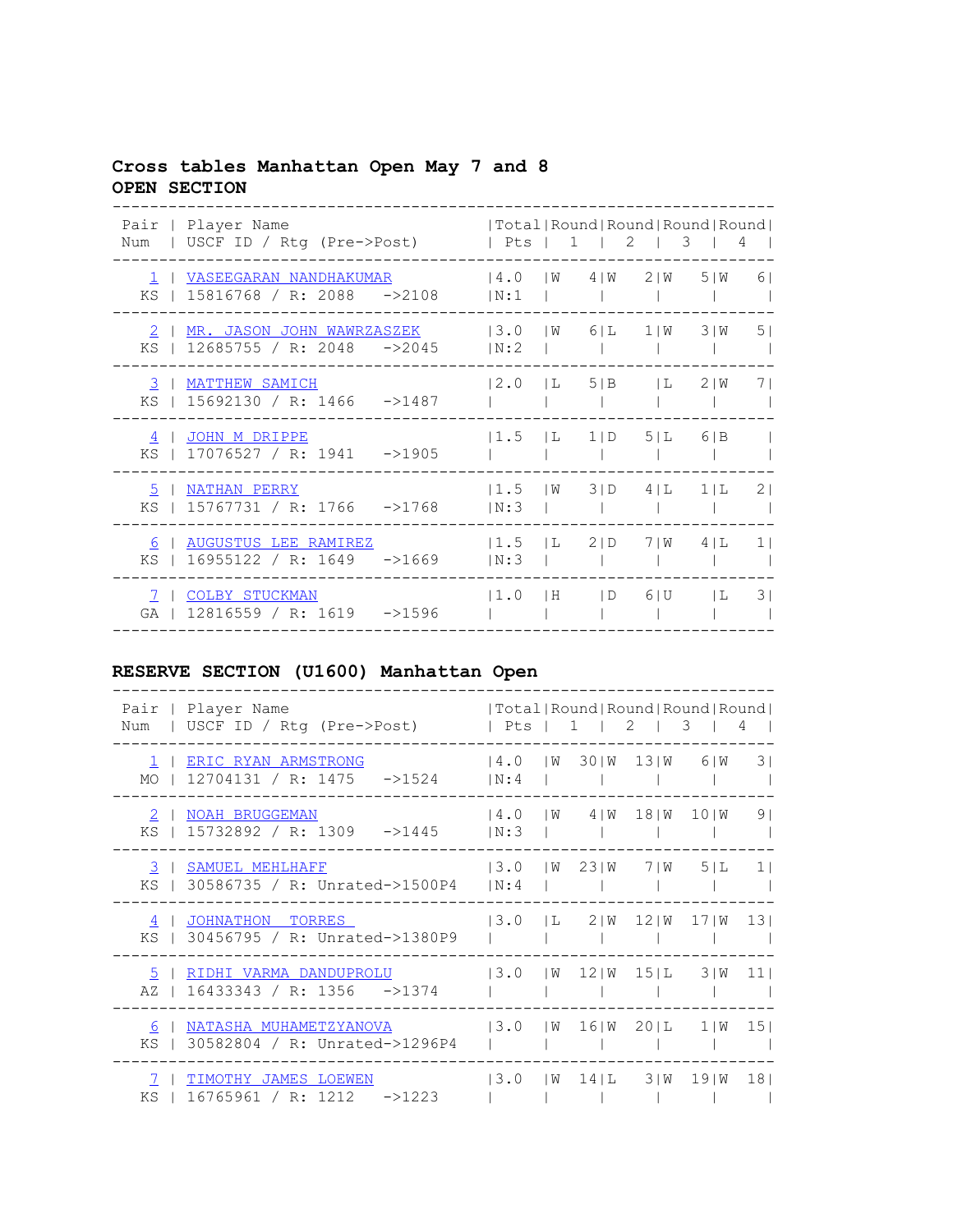| $ 3.0 \tImes 26 $ L 9   W 27   W 14  <br>8   STATON CLARK<br>KS   30391662 / R: 1014P6 ->1082P10                                                                                                                   |                                                                    |              |        |               |                          |                          |                                     |                                                                                                                                                                                                                                      |                |
|--------------------------------------------------------------------------------------------------------------------------------------------------------------------------------------------------------------------|--------------------------------------------------------------------|--------------|--------|---------------|--------------------------|--------------------------|-------------------------------------|--------------------------------------------------------------------------------------------------------------------------------------------------------------------------------------------------------------------------------------|----------------|
| 9   DREW M SCHOENBERGER<br>KS   15398493 / R: 1500 ->1471                                                                                                                                                          | $ 2.5 \t W \t28 W \t8 D \t11 L$<br>$\mathbf{L}$                    | $\mathbb{R}$ |        |               | and the state            |                          |                                     |                                                                                                                                                                                                                                      | 2 <sub>1</sub> |
| 10   JAMES MASARU MYOSE<br>KS   14176213 / R: 1342 ->1336                                                                                                                                                          | $ 2.5 \t W \t21 H \t L$                                            | $\mathbf{L}$ |        |               |                          | $\mathcal{L}$            |                                     | 2 W                                                                                                                                                                                                                                  | 231            |
| 11   BRENDAN LAYNE JONES<br>KS   16077122 / R: 1286 ->1283                                                                                                                                                         | $ 2.5 \t  W 22  W 17  D 9  L$                                      |              |        |               |                          |                          |                                     |                                                                                                                                                                                                                                      | 5 <sub>1</sub> |
| 12   ERIC LYNN MULLINS<br>KS   30543972 / R: Unrated->1120P14                                                                                                                                                      | $ 2.0$ $ $ $L$ $5 $ $L$ $4 $ $W$ $30 $ $W$ $26 $                   |              |        | $\mathcal{L}$ | <b>Contract Contract</b> |                          |                                     |                                                                                                                                                                                                                                      |                |
| 13   TYLER HENRY LOEWEN<br>KS   30214441 / R: 1110P19->1116P23                                                                                                                                                     | $ 2.0 \t W 25 L 1 W 24 L 4 $                                       |              |        | $\mathcal{L}$ |                          | and the state            | the company of the company          |                                                                                                                                                                                                                                      | $\sim$         |
| 14   LUIS AHMED SANCHEZ ARROCHA   2.0   L 7   W 26   W 16   L<br>KS   30314693 / R: 1071P12->1056P16                                                                                                               |                                                                    |              |        |               |                          |                          |                                     |                                                                                                                                                                                                                                      | 81             |
| 15   BENJAMIN WILLIAM WEINZIRL   2.0   W 24   L 5   X   L<br>KS   30230146 / R: 955P8 -> 982P11                                                                                                                    |                                                                    |              |        |               |                          | $\sim 1$                 |                                     |                                                                                                                                                                                                                                      | 61             |
| 16   MARIA E LEBOEUF<br>KS   17006138 / R: 917 -> 918                                                                                                                                                              | $ 2.0$ $ $ L 6 $ $ W 21 $ $ L 14 $ $ W 27 $ $<br><b>The Common</b> | $\mathbf{L}$ |        |               |                          |                          |                                     |                                                                                                                                                                                                                                      |                |
| $ 2.0 \t  W 27  L 11  L 4  W 24 $<br>17   MR. MARK W HEIDRICK                                                                                                                                                      |                                                                    |              |        |               |                          |                          |                                     |                                                                                                                                                                                                                                      |                |
| KS   12817705 / R: 652P15-> 769P19                                                                                                                                                                                 |                                                                    |              |        |               |                          |                          |                                     |                                                                                                                                                                                                                                      |                |
| 18   MR. DAKOTA SCOTT DENTON-VELASOUEZ   2.0   W 19 L 2 W 20 L 7 <br>KS   30246686 / R: 628P8 -> 737P12                                                                                                            |                                                                    |              | $\Box$ |               |                          |                          | and the contract of the contract of |                                                                                                                                                                                                                                      |                |
| 19   JACKSON JOBE<br>KS   30571536 / R: Unrated-> 630P4                                                                                                                                                            | $ 2.0$ $ L 18 W 30 L 7 W 28 $                                      |              |        |               |                          | <b>Contract Contract</b> |                                     |                                                                                                                                                                                                                                      |                |
| 20   CHASE ECCLES<br>KS   30228493 / R: 1103P5 -> 970P8                                                                                                                                                            | $ 1.5 \t W \t29 L \t6 L \t18 H$                                    |              |        |               |                          |                          |                                     |                                                                                                                                                                                                                                      |                |
| $ 1.5$ $ $ $L$ 10 $ $ $L$ 16 $ $ $D$ 22 $ $ $W$ 29 $ $<br>21   LILLY ANNA LOEWEN<br>KS   30506672 / R: Unrated-> 693P4                                                                                             |                                                                    |              |        |               |                          |                          |                                     |                                                                                                                                                                                                                                      | $\sim$         |
| $\begin{array}{cccccccccccc} 22 &   & \texttt{STEVEN MICHAEL LAKIN} & & &  1.5 &  L & 11 L & 27 D & 21 W & 30  \\ \texttt{KS} &   & 30523830 & / R: Unrated->574P4 &   &   &   &   &   &   &   &   \\ \end{array}$ |                                                                    |              |        |               |                          |                          |                                     |                                                                                                                                                                                                                                      |                |
| $ 1.0$ $ $ $ $ $3 $ $ $ $24 $ $ $ $28 $ $ $ $10 $<br>23   SCOTT E VELASQUEZ<br>KS   30497423 / R: 1259P4 ->1074P8                                                                                                  |                                                                    |              |        |               |                          |                          |                                     |                                                                                                                                                                                                                                      |                |
| -----------------------------<br>24   MR. CHRISTIAN FLATHMAN   1.0   1.0   15   W 23   L 13   L 17  <br>KS   30464967 / R: 979P3 -> 877P7                                                                          |                                                                    |              |        |               |                          |                          |                                     |                                                                                                                                                                                                                                      |                |
| ----------------------------<br>25   JOSEPH LEE MASON   1.0   L 13   W 29   F   U<br>KS   30062792 / R: Unrated-> 872P12                                                                                           |                                                                    |              |        |               |                          |                          |                                     | <b>The Contract of the Contract of the Contract of the Contract of the Contract of the Contract of the Contract of the Contract of the Contract of the Contract of the Contract of the Contract of the Contract of the Contract </b> |                |